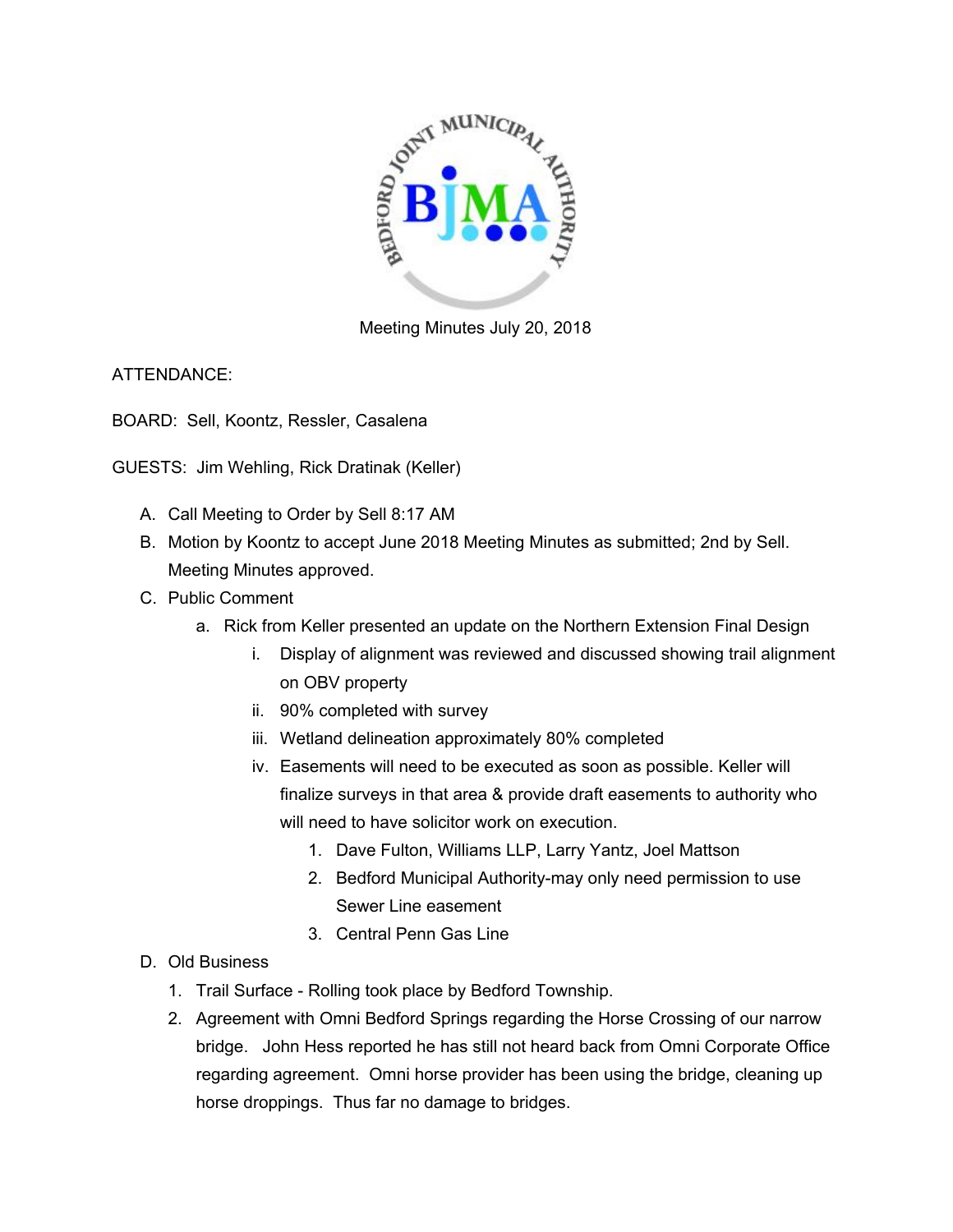- 3. Pollinator Garden Casalena will check with Springs on what was planted.
- 4. Google Street View Koontz completed and submitted to Google.
- 5. Trail Maintenance 1st Saturday in July productive volunteer day and accomplished mowing and trimming.
- 6. Jim ordered 12 new plaques.

## E. New Business

- 1. DCED Multimodal Transportation Grant Application is due 7/31/18. Decision was made not to pursue based on discussions regarding other funding source.
- 2. Working to put together a plan to submit to SAP&DC for a volunteer workforce. Planning to wait until Spring to formalize a plan.
- 3. Replacement Board Member. Need to review Articles of Incorporation to see language for consideration of residents who are not residents of either Bedford Township or Bedford Borough.

## F. Reports of Officers

- Chairman none
- Secretary none
- Treasurer See attached Treasurer's Report. Ressler made motion to pay bills. 2nd by Sell.
- Secretary-Treasurer Reported on the Springs new mountain bike trail system and additional signage added to trails.

Motion to adjourn by Ressler at 9:30 AM. 2nd by Casalena. Meeting adjourned. Next Meeting will be August 10, 2018 @ 8:15 AM